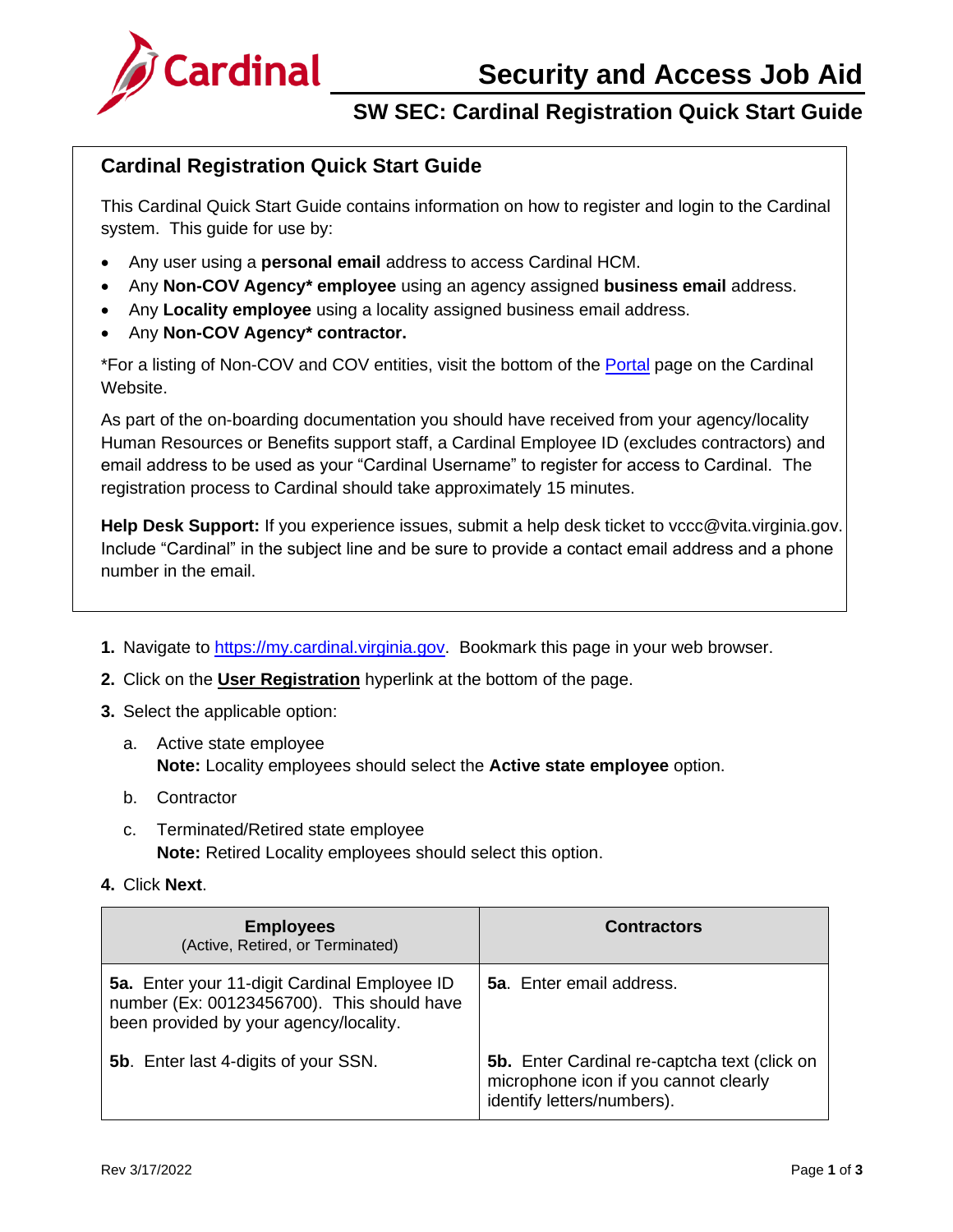

## **SW SEC: Cardinal Registration Quick Start Guide**

| <b>Employees</b><br>(Active, Retired, or Terminated)                                                                                                                                      | <b>Contractors</b>                                                                                                                               |
|-------------------------------------------------------------------------------------------------------------------------------------------------------------------------------------------|--------------------------------------------------------------------------------------------------------------------------------------------------|
| <b>5c.</b> Enter Cardinal re-captcha text (click on<br>microphone icon if you cannot clearly identify<br>letters/numbers).                                                                | 5c. Click Next.                                                                                                                                  |
| 5d. Click Next.                                                                                                                                                                           | <b>5d.</b> Confirm user details (First Name, Last<br>Name, agency/locality, and Email Address).                                                  |
| <b>5e.</b> Confirm your agency/locality by selecting<br>the circle/button.                                                                                                                | If any of this information is not<br>correct, DO NOT continue with the<br>registration process. Submit a<br>Helpdesk ticket using details at the |
| 5f. Click Next.                                                                                                                                                                           | beginning of this guide.                                                                                                                         |
|                                                                                                                                                                                           | If the information displayed is<br>$\bullet$<br>correct, proceed to Step 6.                                                                      |
| 5g. Confirm user details (First Name, Last<br>Name, agency/locality, and Email Address).                                                                                                  |                                                                                                                                                  |
| If any of this information is not correct,<br>$\bullet$<br>DO NOT continue with the registration<br>process. Submit a Helpdesk ticket<br>using details at the beginning of this<br>guide. |                                                                                                                                                  |
| If the information displayed is correct, proceed<br>to Step 5h.                                                                                                                           |                                                                                                                                                  |
| <b>5h.</b> Enter email address in the "Confirm email<br>address" field and proceed to Step 6.                                                                                             |                                                                                                                                                  |

### **6.** Click **Register**.

- **7.** You should see the following message "You must now activate your account using the hyperlink sent to your registered email address".
- **8.** Check your email for a "Welcome to Cardinal!" email from noreply.cardinal@doa.virginia.gov (if you do not see the email in your inbox, please check your Spam folder).
- **9.** Click on the activation link in the email that starts with [https://virginia.okta.com/welcome/.](https://virginia.okta.com/welcome/)
- **10.** Enter new password (this will be the password to log into Cardinal).
- **11.** Re-enter the same password in the "**Repeat new password**" field.
- **12.** Choose a forgotten password question.
- **13.** Enter an answer for the forgotten password question.
- **14.** Click a picture to choose a security image.